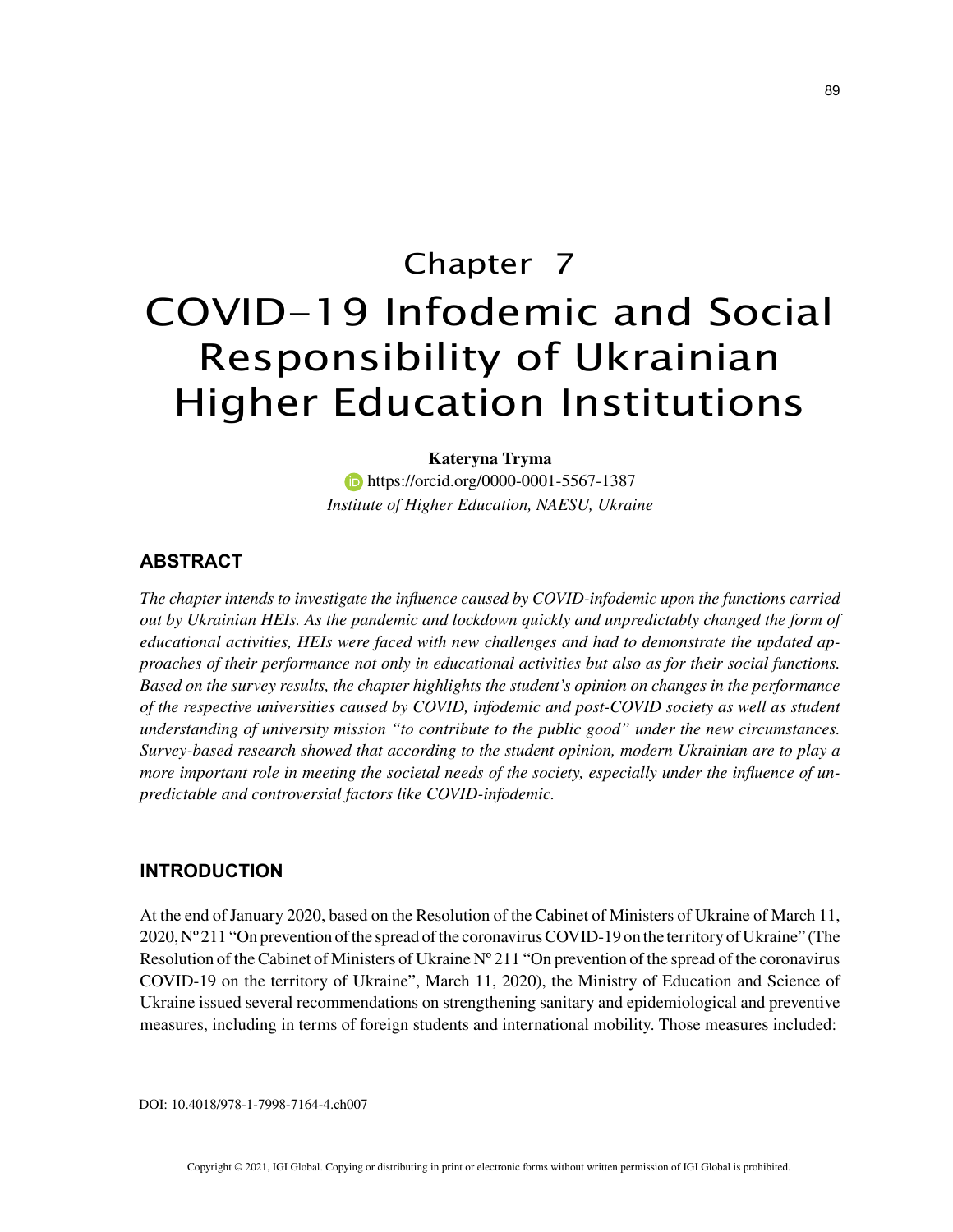#### *COVID-19 Infodemic and Social Responsibility of Ukrainian Higher Education Institutions*

- to refuse to hold and participate in mass events on the premises and the territory of educational institutions, particularly trial external independent evaluation, Olympiads, competitions, contests, exhibitions, etc.;
- not to send students and employees of institutions to countries with a high risk of infection;
- to inform students and staff on how to prevent the spread of the disease and action in case of illness;
- to develop measures for conducting classes with the help of remote technologies and for practising classes following the curricula after the normalization of the epidemic situation;
- develop measures for partial transfer of employees to remote work;
- provide preventive measures to prevent the widespread of acute respiratory disease caused by a coronavirus and acute respiratory infections;
- to allocate in the dormitories of vocational schools, professional higher, higher, postgraduate education places for isolation of students with signs of acute respiratory diseases;
- implement the decisions of temporary regional anti-epidemic commissions;
- to limit the holding of planned meetings, inspections, examinations to the normalization of the epidemic situation (Letter of the Ministry of Education and Science /1 / 9-154, March 11, 2020.).

The main task of the Ministry of Education and Science of Ukraine in March 2020 was to prevent the spread of coronavirus infection in Ukraine and to contribute to the development of digital learning and the electronic educational environment.

During 2 months, February-March 2020, the HEIs of Ukraine were implementing or/and developing the system of digital learning. By the end of March, 80% of higher education institutions had started the off-line regime of activities. At the same time, some sectoral subsystems (for example, universities that train professional personnel for the spheres of culture or agriculture) were moving to the new format of the educational process more slowly than others, which was partly due to the peculiarities of the organization of the educational process in them as well as connected with the specificity of the profession (medical universities, etc.).

From the very beginning, the Ministry of Education and Science abandoned the detailed regulation of the work of universities during a pandemic, emphasizing the importance of proactive action by the collectives of universities, depending on specific conditions. The Ministry of Education and Science relied on the independence and competence of university management teams, ensuring the development of a regulatory framework and intensive communication both vertically and horizontally: they concerned not only the organization of distance education but also the work of hostels, the employment of students, the organization of volunteer activities of students, psychological support for students and teachers.

Thus, under the conditions of COVID-2019 the activities carried out by the universities in the sphere of education and science had dramatically changed. The standard view of HEIs as institutions for the creation and dispersion of knowledge and preparation for future careers was supplemented by a wide range of social functions. Apart from educational function, the modern HEIs are to perform their indirect functions – they are social actors whose activities, among other things, are aimed at ensuring the development of society. To achieve this aim, higher education institutions contribute to the dissemination of academic knowledge and practical development of universities, forming a 'knowledge society' and satisfying the needs of the society (Tryma, 2019). Being traditionally a very important part of the public sector, under the conditions of infodemia caused by COVID-2019, the HEIS faced with several